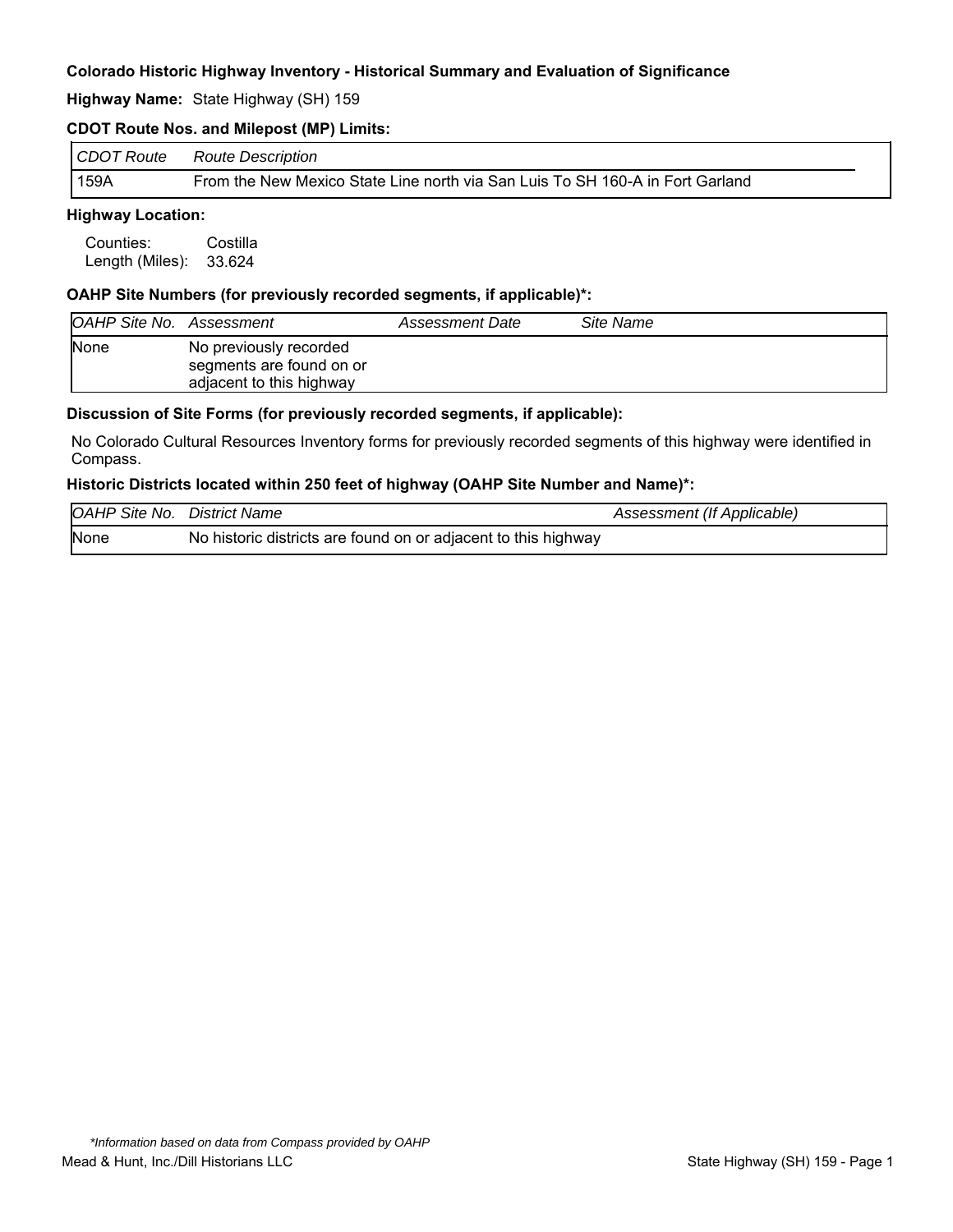## **Highway Name:** State Highway (SH) 159

## **Historical Data:**

SH 159 is approximately 34 miles long and extends north from the New Mexico state line through the community of San Luis before ending at U.S. Highway (US) 160 at Fort Garland in south-central Colorado. The road passes through the San Luis Valley along the western edge of the Sangre de Cristo Mountains, just north of the New Mexico state line. In the early 1800s, nearby Taos, New Mexico became a an important center for trade within the region, especially for fur trappers. An important and early trade route that came to be known as the Trapper's Trail, extended north from Taos over the Sangre de Cristo Mountains, north through the San Luis Valley to Fort Garland. Present-day SH 159 generally follows the route of the Trapper's Trail. The earliest major transportation corridors in south-central Colorado were wagon roads that often followed trails established by Native Americans. Settlers from New Mexico moved into the San Luis Valley in the 1850s and established early irrigation and water reclamation systems to facilitate agricultural production. The San Luis Valley developed into a center for agriculture and livestock-raising within the region beginning in the mid-nineteenth century and settlers used (Carter and Mehls 1984: 46-48; Autobee and Dobson-Brown 2003: E-12).

Railroad construction began in southern Colorado during the 1860s. The Denver and Rio Grande Railroad (D&RG) was organized in 1870 and construction on tracks south of Denver began that same year. The D&RG reached the San Luis Valley by 1877 and expanded throughout the valley over the next several decades linking communities together and to larger regional and state markets; tracks reached Alamosa in 1878 and a line was constructed from Alamosa to Espanola, New Mexico in 1880. Railroads served as an important means for distributing livestock and agricultural products produced in the San Luis Valley (Carter and Mehls 1984: 46-48, 79-81).

The popularity of the automobile increased dramatically between 1910 and 1920. The Good Roads Movement and establishment of the Colorado Highway Commission in the first decades of the twentieth century led to the establishment of a highway network throughout the region and state. Smaller communities increasingly saw the benefits of highway access, which led to further highway construction along less traveled routes in the 1920s and 1930s. US 160 became the major east-west route through the San Luis Valley in the 1930s by providing connections to SH 17, US 285, and many smaller and less prominent north-south routes that comprised the local transportation network (Carter and Mehls 1984: 138-141).

A map of Colorado territorial roads dating to 1866 shows a road along the general alignment of SH 159. An unimproved state highway was in place along this corridor and alignment by 1916 according to historic state highway maps. The road was designated SH 159 by 1926 and has retained a similar alignment and designation since that time. Within the context of the region, SH 159 was an early route and provided a direct connection between this agricultural region, New Mexico, and other important transportation corridors like US 160.

(Unless otherwise indicated, sources used in the preparation of this section included state highway maps, the Highways of Colorado by Matthew Salek, Highways to the Sky: A Context and History of Colorado's Highway System, Colorado State Roads and Highways, National Register of Historic Places Multiple Property Submission, plans in the Online Transportation Information System (OTIS), and site forms for previously surveyed resources in Compass when available.)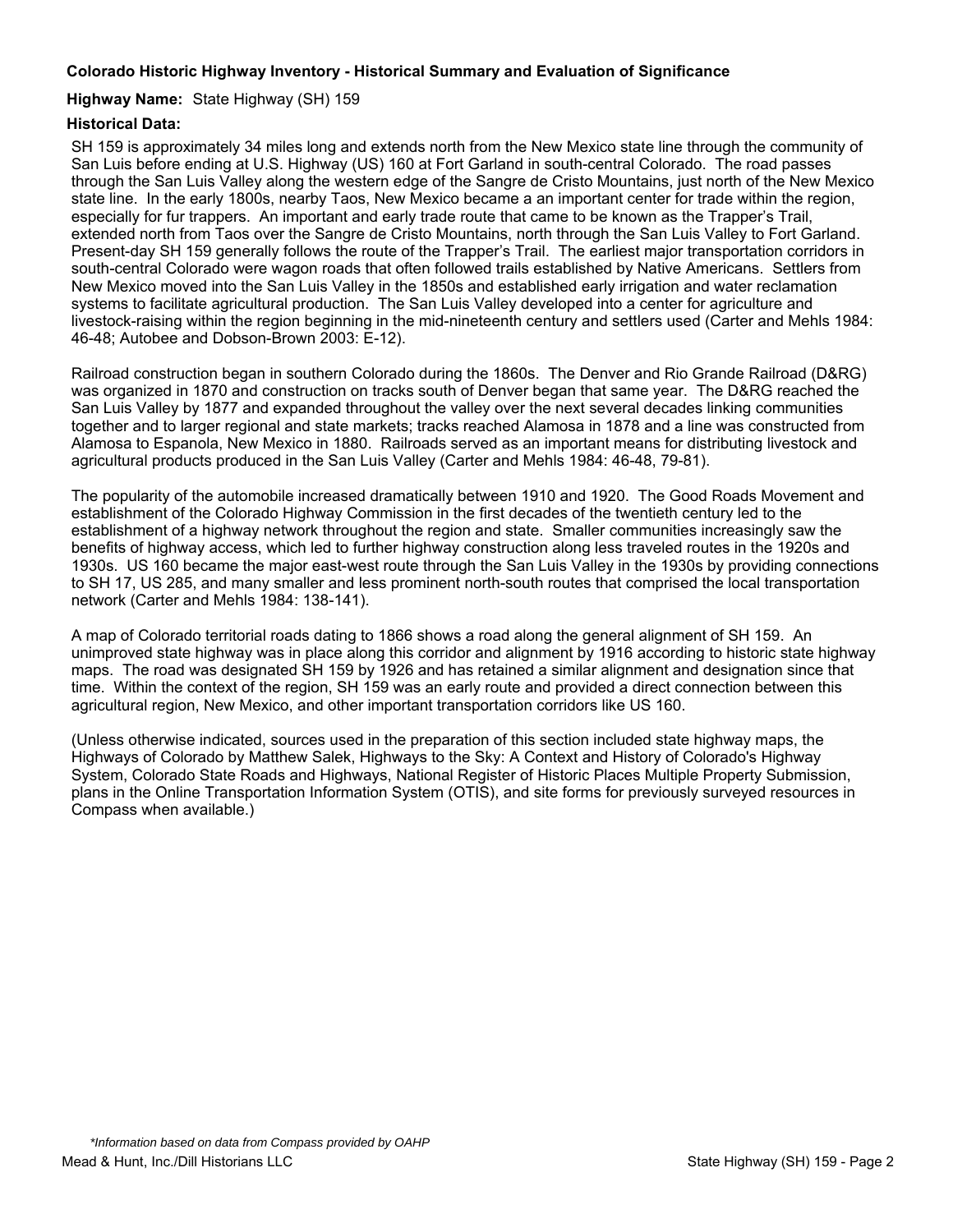**Highway Name:** State Highway (SH) 159

## **Not Significant - No historical significance identified**

**Significant - Historical significance identified (see details below)** 

## **Property Type and Areas of Significance:**

A detailed explanation why this highway possesses historical significance is provided in the Significance Statement below.

## **Cultural:**

Criterion A specific requirements

- $\Box$  Early and/or prominent project of the Colorado Highway Department (Transportation)
- Association with a significant event (If applicable, the Area of Significance is indicated in the statement of significance below)
- □ Association with federal work relief programs (Politics/Government)

## Criterion C specific requirements

 $\Box$  Representative example (Transportation)

## **Engineering:**

## Subtypes

 $\blacksquare$  **Farm-to-Market Road** 

 $\Box$  Limited Access, Multiple-Lane, Divided Highway/Freeway

 $\Box$  Highway Bypass

Criterion A specific requirements

- $\Box$  Early and/or prominent project of the Colorado Highway Department (Transportation)
- Association with a significant event (If applicable, the Area of Significance is indicated in the statement of significance below)
- $\Box$  Association with federal work relief programs (Politics/Government)

Criterion C specific requirements

- $\Box$  Representative example (Transportation)
- $\Box$  Engineering achievement (Engineering)

#### **Aesthetic:**

Criterion A specific requirements

- $\Box$  Early and/or prominent project of the Colorado Highway Department (Transportation)
- $\Box$  Association with a significant event (If applicable, the Area of Significance is indicated in the statement of significance below)
- $\Box$  Association with federal work relief programs (Politics/Government)

## Criterion C specific requirements

- $\Box$  Representative example (Transportation)
- $\square$  Engineering achievement (Engineering)
- $\square$  Landscape architecture (Landscape Architecture)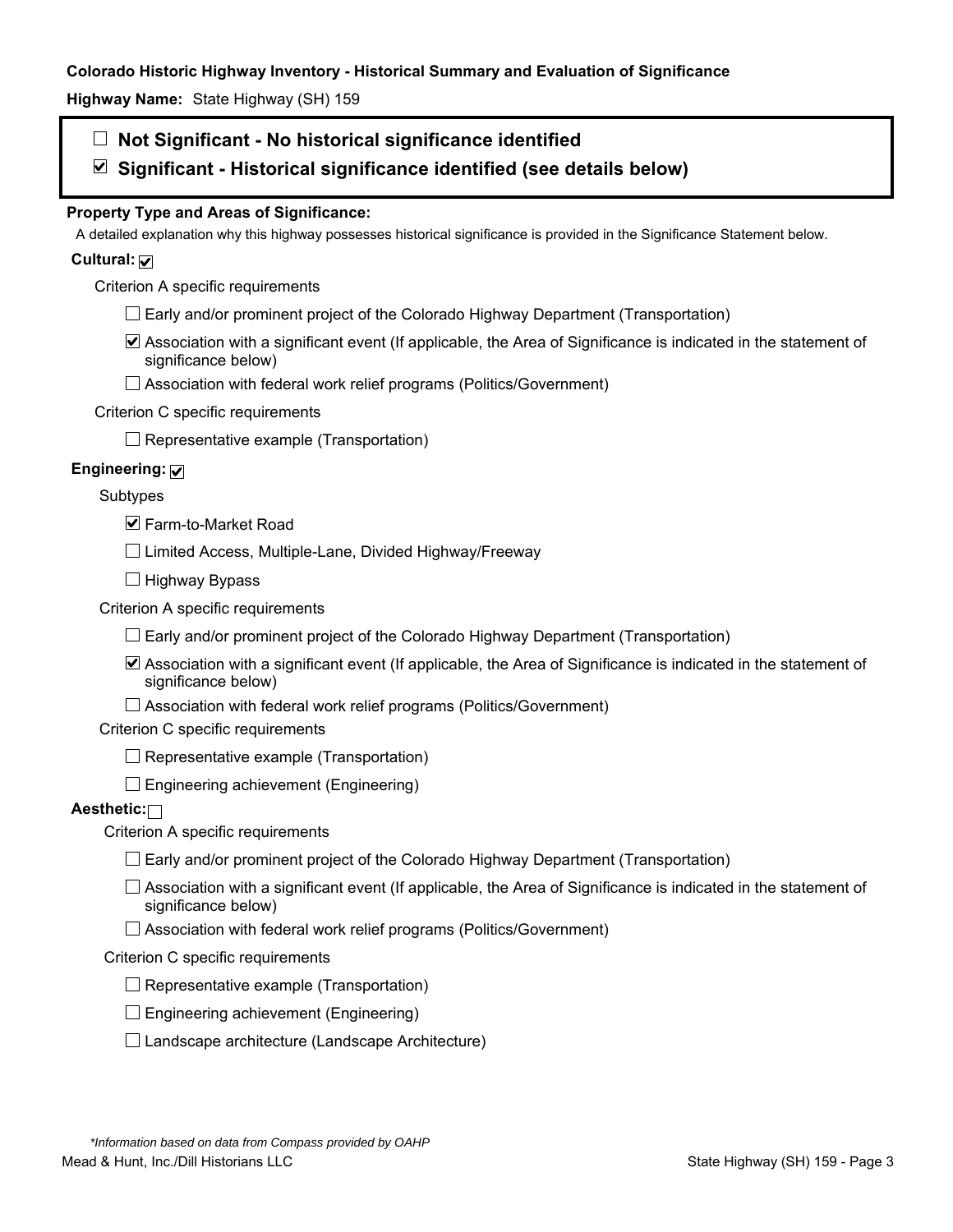**Highway Name:** State Highway (SH) 159

## **Historic periods of highway construction:**

 $\Box$  Pre-territorial (pre-1861)

 $\Box$  Territorial and pre-automobile state roads (1861-1890)

Automobile age (1890-1930)

 $\Box$  Depression and World War II (1930-1945)

 $\Box$  Postwar Interstate Era (1945-1973)

 $\Box$  Completion and Augmentation of Interstate System (1973-2000)

### **Level of Significance:**

 $\nabla$  Local

 $\Box$  State

 $\square$  National

#### **Significance Statement:**

SH 159 is classified a Cultural Route and an Engineered Route under the classification system in the MPS.

#### *Criterion A*

Research did not indicate that this highway is an example of an early or prominent project by the Colorado Highway Department (CHD) or was built or improved as part of a Depression-era federal relief project. However, the current alignment of SH 159 is located along the Trapper's Trail, an important early trade route that extended north from Taos, New Mexico to Fort Garland, Colorado and to areas further north. As such, the highway possesses significance in the area of Transportation for its association with the history related to this early trade route at the state level as a Cultural Route. In addition, the highway served as an important north-south transportation corridor that provided a direct connection between the San Luis Valley and along the western slope of the Sangre de Cristo mountain range, between New Mexico and US 160 as a farm-to-market-road conveying agricultural goods to market centers and prominent transportation corridors within the region. As such, it possesses significance under Criterion A in the area of Transportation at the local level as an Engineered Route.

#### *Criterion B*

Research did not reveal this highway to be directly associated with the events or work of a person important in history, nor does research indicate the highway represents the efforts of a specific individual to secure construction of this highway for the economic development of a community or area of the state. Therefore, this highway does not possess significance under Criterion B.

#### *Criterion C*

This highway is not considered to be an early or prominent project of the CHD. Research and literature review yielded no evidence to indicate the use of innovative or important engineering design or construction techniques that serve to distinguish this highway from other roads and does not appear to exhibit important engineering innovations or important later modifications. The highway's design and construction appear to fall within the established standard practices of state highway design and construction of the time and the highway does not possess significance under Criterion C.

#### *Criterion D*

For a property to possess significance for information potential, the information yielded by the property must answer specific important research questions that cannot be otherwise answered. The technology of highway construction is well understood and documented. As such, this highway is unlikely to yield important information that cannot be discerned from archived plans and other records. Therefore, this highway does not possess significance under Criterion D.